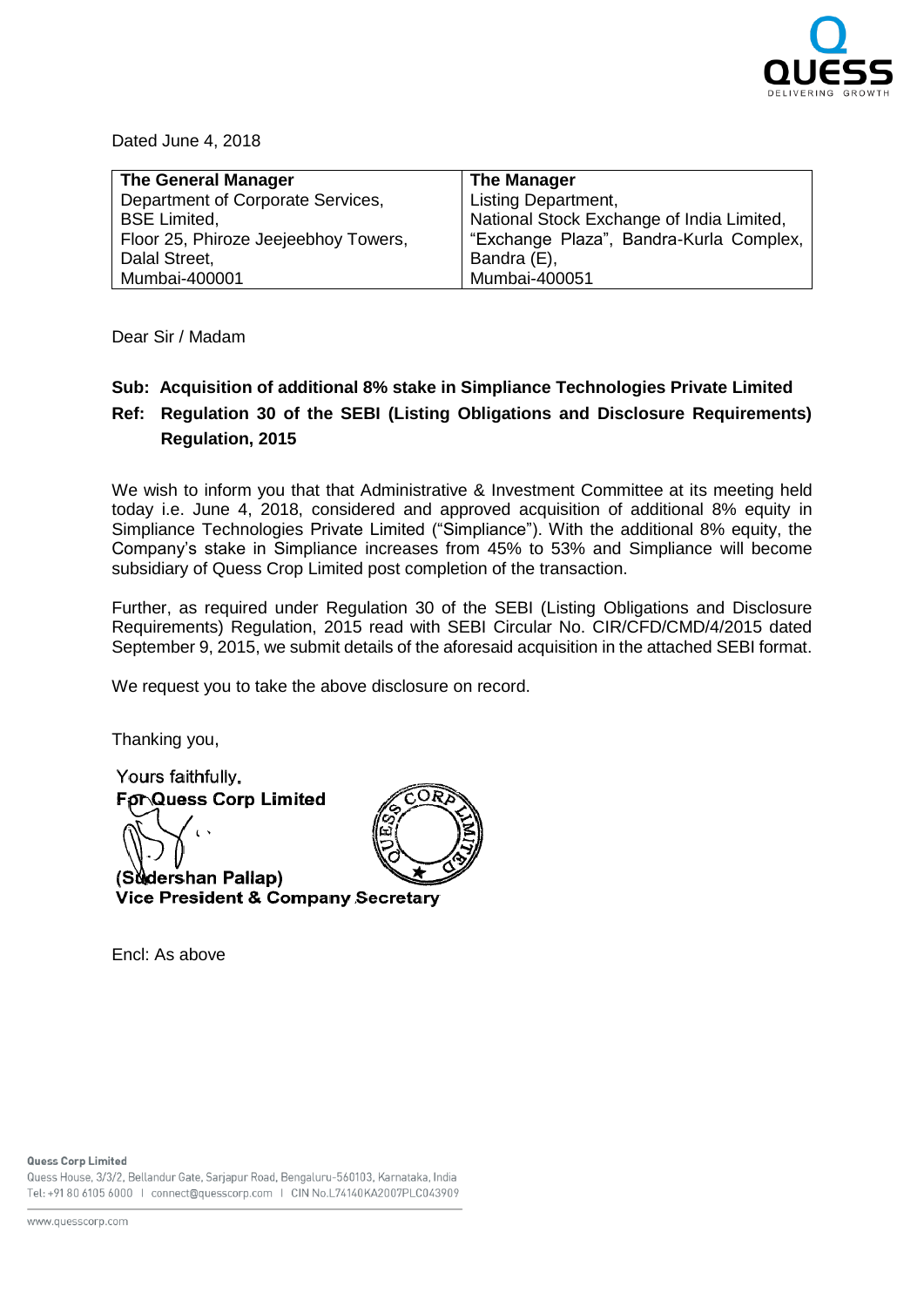

## Information required under Regulation 30 of SEBI (Listing Obligations and Disclosure Requirements) Regulation, 2015 read with SEBI Circular No. CIR/CFD/CMD/4/2015, dated September 09, 2015.

| SI.<br><b>No</b> | <b>Particulars</b>                                                                                                                                                                                                                                                                                   | <b>Details</b>                                                                                                                                                                                                                                                                                           |
|------------------|------------------------------------------------------------------------------------------------------------------------------------------------------------------------------------------------------------------------------------------------------------------------------------------------------|----------------------------------------------------------------------------------------------------------------------------------------------------------------------------------------------------------------------------------------------------------------------------------------------------------|
| 1.               | Name of the target entity, details in<br>brief such as size, turnover etc.;                                                                                                                                                                                                                          | <b>Name:</b> Simpliance Technologies<br>Private<br>Limited ("Simpliance")                                                                                                                                                                                                                                |
|                  |                                                                                                                                                                                                                                                                                                      | <b>Business:</b> Simpliance is a digital labor law<br>compliance management tool that helps<br>organization to comply, manage and monitor<br>the health and risk status of labor legislation in<br>their organization. Hosts largest repository<br>(50,000+ pages) of catalogued labor laws in<br>India. |
|                  |                                                                                                                                                                                                                                                                                                      | Simpliance provides<br>1)<br>Automated<br>Compliance Management, 2) End to End<br>Compliance Audit<br>Platform,<br>3)<br><b>POSH</b><br>Management Framework,<br><b>Risk</b><br>4)<br>&<br><b>Compliance Consulting Services</b>                                                                         |
|                  |                                                                                                                                                                                                                                                                                                      | Employed in more than 5,000+ offices<br>including MNCs, Indian conglomerates,<br>leading law firms and consultants.                                                                                                                                                                                      |
| 2.               | Whether the acquisition would fall<br>within related party transaction(s) and<br>whether the promoter/ promoter group/<br>group companies have any interest in<br>the entity being acquired? If yes,<br>nature of interest and details thereof<br>and whether the same is done at<br>"arm's length"; | For FY18 Simpliance had revenues of 0.94 cr.<br>The proposed acquisition does not fall within<br>related party transaction(s) and currently, the<br>Company holds 45% equity in Simpliance.                                                                                                              |
| 3.               | Industry to which the entity being<br>acquired belongs;                                                                                                                                                                                                                                              | Digital Compliance Management                                                                                                                                                                                                                                                                            |
| 4.               | Objects and effects of acquisition<br>(including but not limited to, disclosure<br>of reasons for acquisition of target<br>entity, if its business is outside the<br>main line of business of the listed<br>entity);                                                                                 | Proposed primary investment of INR 2 crores<br>to be used for:<br>Funding additional sales team<br>Platform up gradation<br><b>Marketing Campaigns</b><br>$\bullet$                                                                                                                                      |
| 5.               | Brief details of any governmental or<br>regulatory approvals required for the<br>acquisition;                                                                                                                                                                                                        | <b>NIL</b>                                                                                                                                                                                                                                                                                               |

Quess Corp Limited

Quess House, 3/3/2, Bellandur Gate, Sarjapur Road, Bengaluru-560103, Karnataka, India Tel: +91 80 6105 6000 | connect@quesscorp.com | CIN No.L74140KA2007PLC043909